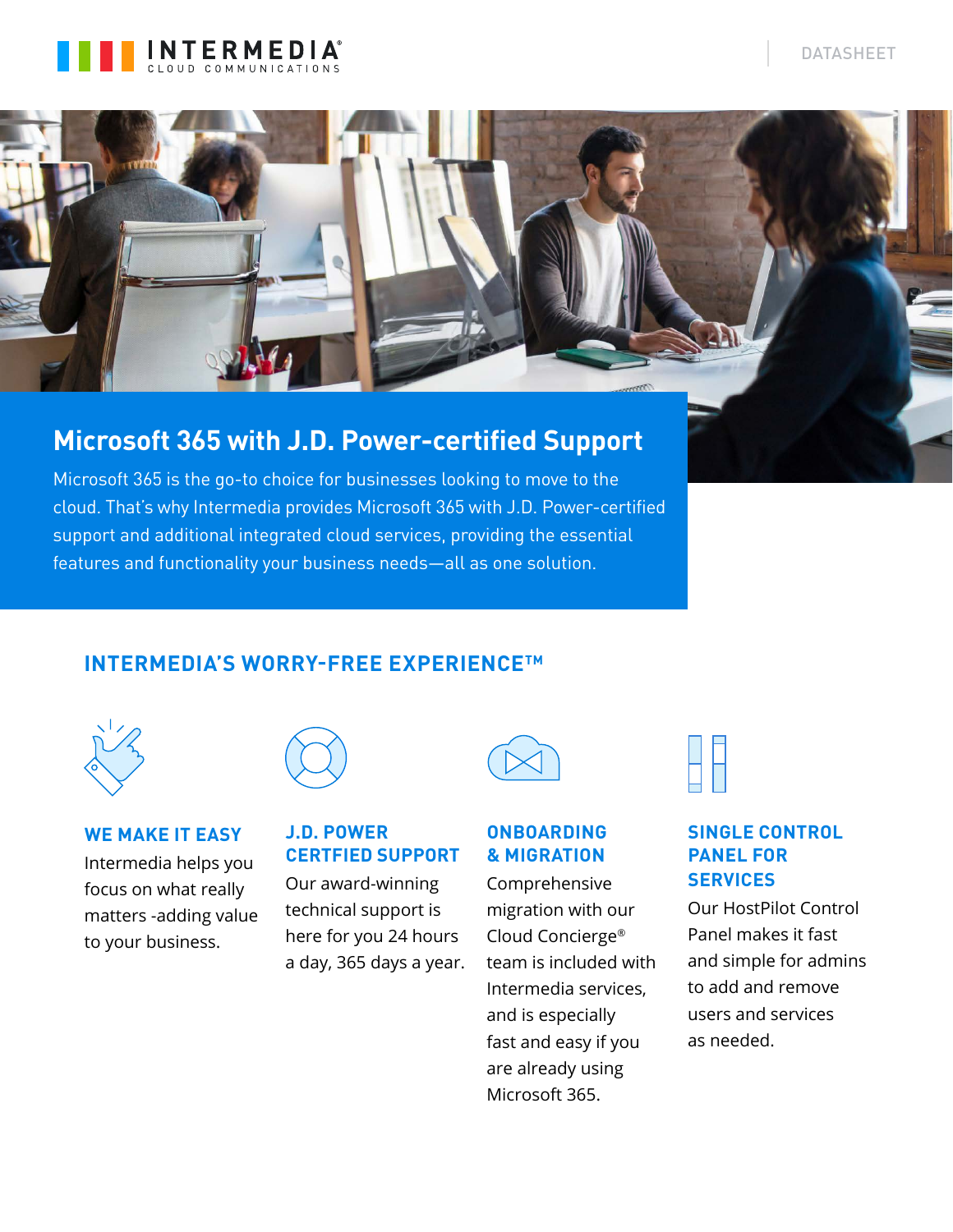### **INTERMEDIA'S INTEGRATED SERVICES**



#### **INTERMEDIA UNITE**

A fully integrated unified communication and collaboration platform that combines a PBX phone system, video conferencing, chat, and screen sharing into a seamless experience.



#### **ADVANCED EMAIL PROTECTION**

Comprehensive, multi-layered protection against malware, targeted attacks and unknown email threats.

#### **BACKUP FOR MICROSOFT 365**

Protect your important work with Microsoft 365 including Exchange, OneDrive, Microsoft Teams, SharePoint, and more with unlimited capacity and retention.



#### **EMAIL ARCHIVING**

Tamper proof archiving with unlimited storage. Never lose an email again with powerful search and restore options to protect your users and your business' intellectual property.



#### **EMAIL ENCRYPTION**

Protect sensitive email communications automatically with predefined policies designed for compliance that automatically scan and encrypt outgoing emails and attachments.



#### **SECURISYNC FILE BACKUP AND SHARING**

Easily save, synchronize, and access the most current versions of files from any device, with unlimited versioning and built-in ransomware, anti-malware and antivirus protection from Bitdefender.

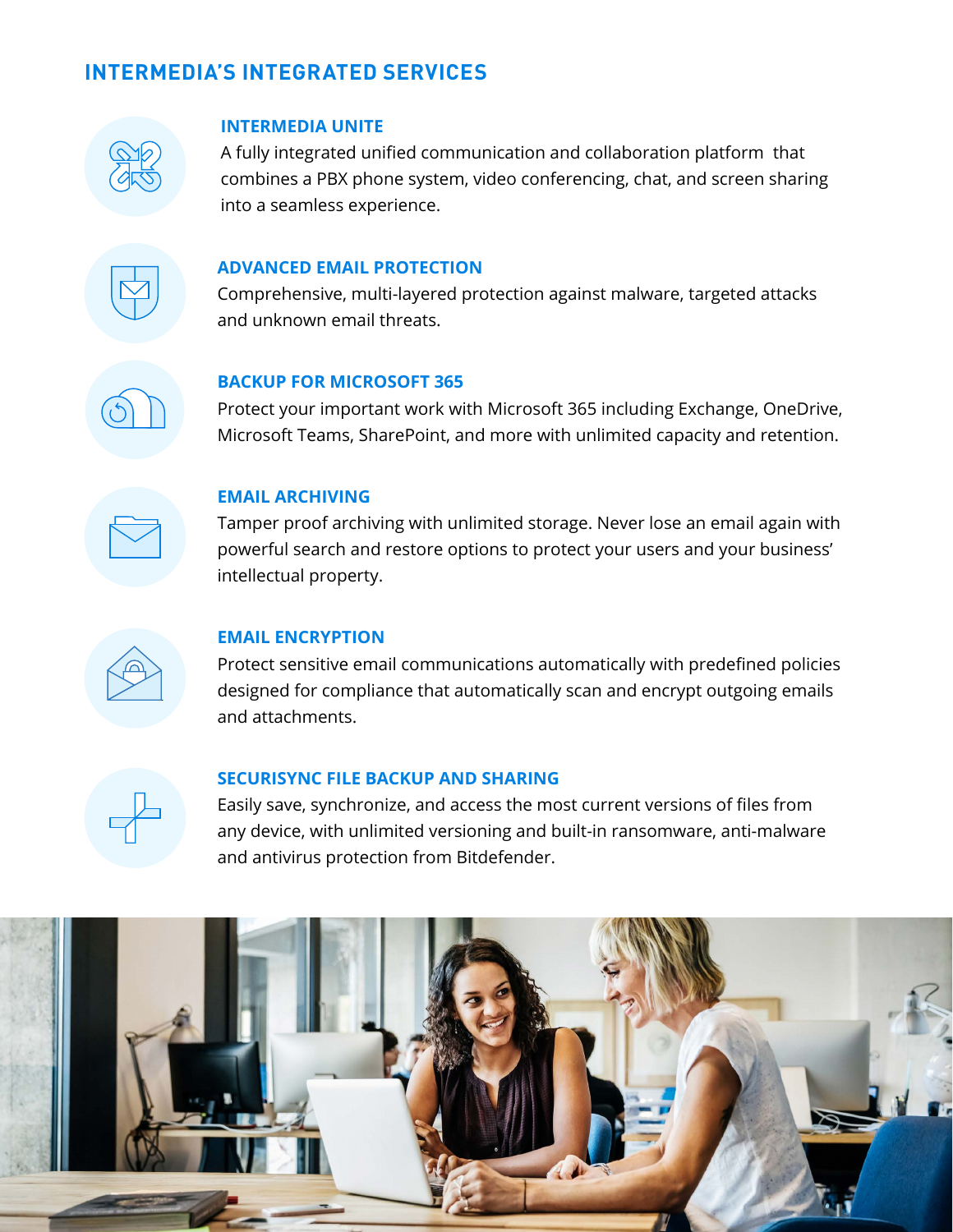

### **THE INTERMEDIA ADVANTAGE**

- Expert onboarding and migration with no downtime or loss of data
- A custom plan to fit your schedule and minimize impact on users
- Highly experienced team using expert tools and thousands of migrations
- Onboarding and migrations services at no additional charge
- Fast and simple transfer for existing Microsoft 365 licenses

#### **1. Account Creation**

Select your services, account information and settings, and cutover timing

### **2. Data Migration** Copy and verify data, preconfigure Outlook profiles

### **3. Cutover** Verify mail server and domain records, execute cutover and verify completion

### **HostPilot Control Panel makes it simple to manage Microsoft 365 and Intermedia services**

- Manage existing licenses
- Add/remove users
- Add/remove additional services

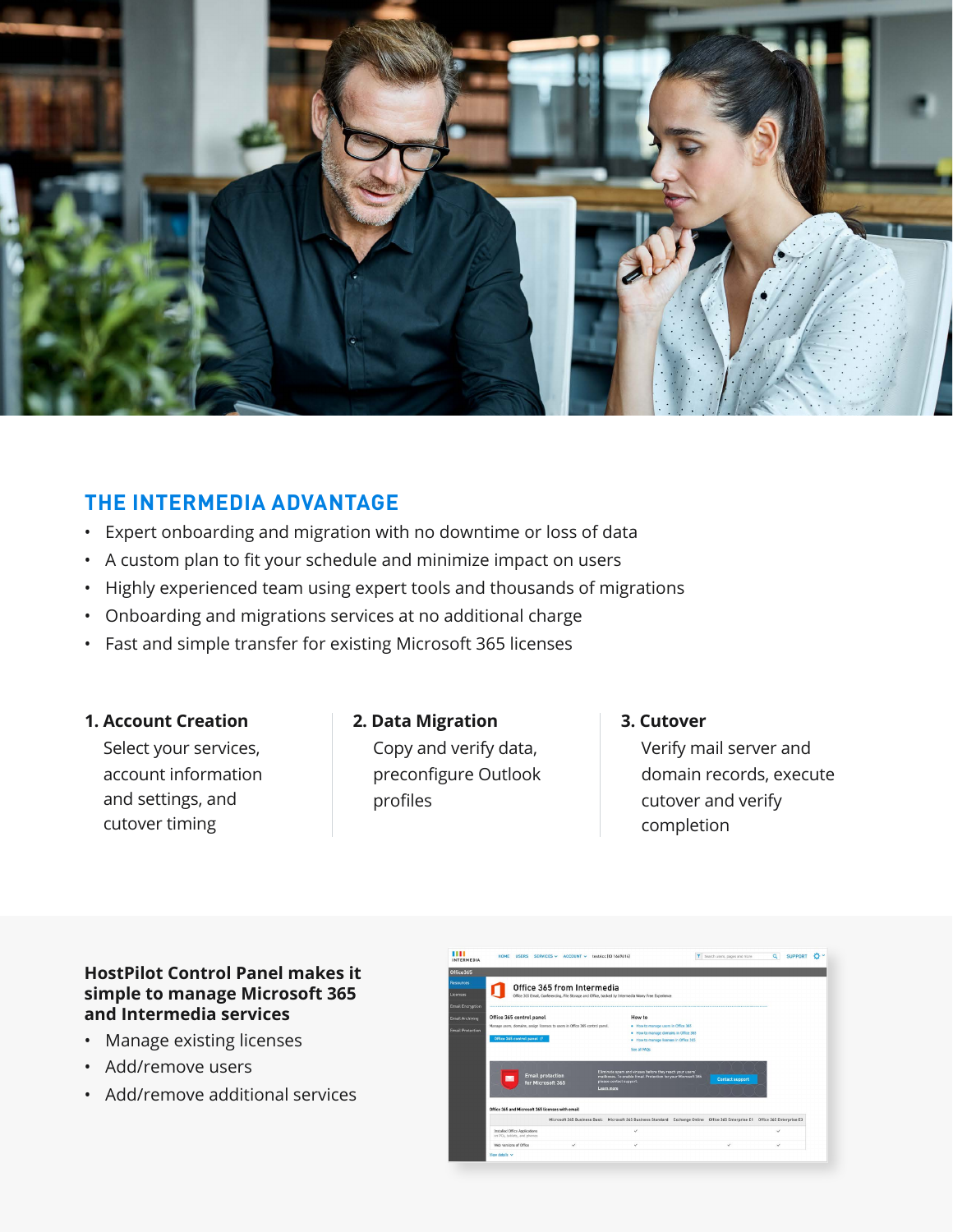

# **MICROSOFT 365**

Powerful tools help you work, learn, organize, connect and create



### **Chat and Meetings**

Chat, share files, and collaborate in real time with Microsoft Teams

### **Cloud Storage**

Manage your files from anywhere with OneDrive storage

### **Email and Calendaring**

Connect, stay organized, and manage your time with business-class email, calendaring, and contacts all in one place

### **Microsoft 365 Apps**

Unleash your best ideas, get things done, and stay connected on the go with Word, PowerPoint, Excel

### **Social and Intranet**

Connect and engage across your organization with an intelligent, mobile intranet and enterprise social networking

### **Files and Content**

Access files from any device, at any time. Engage with intelligent video and create professional-looking content in minutes